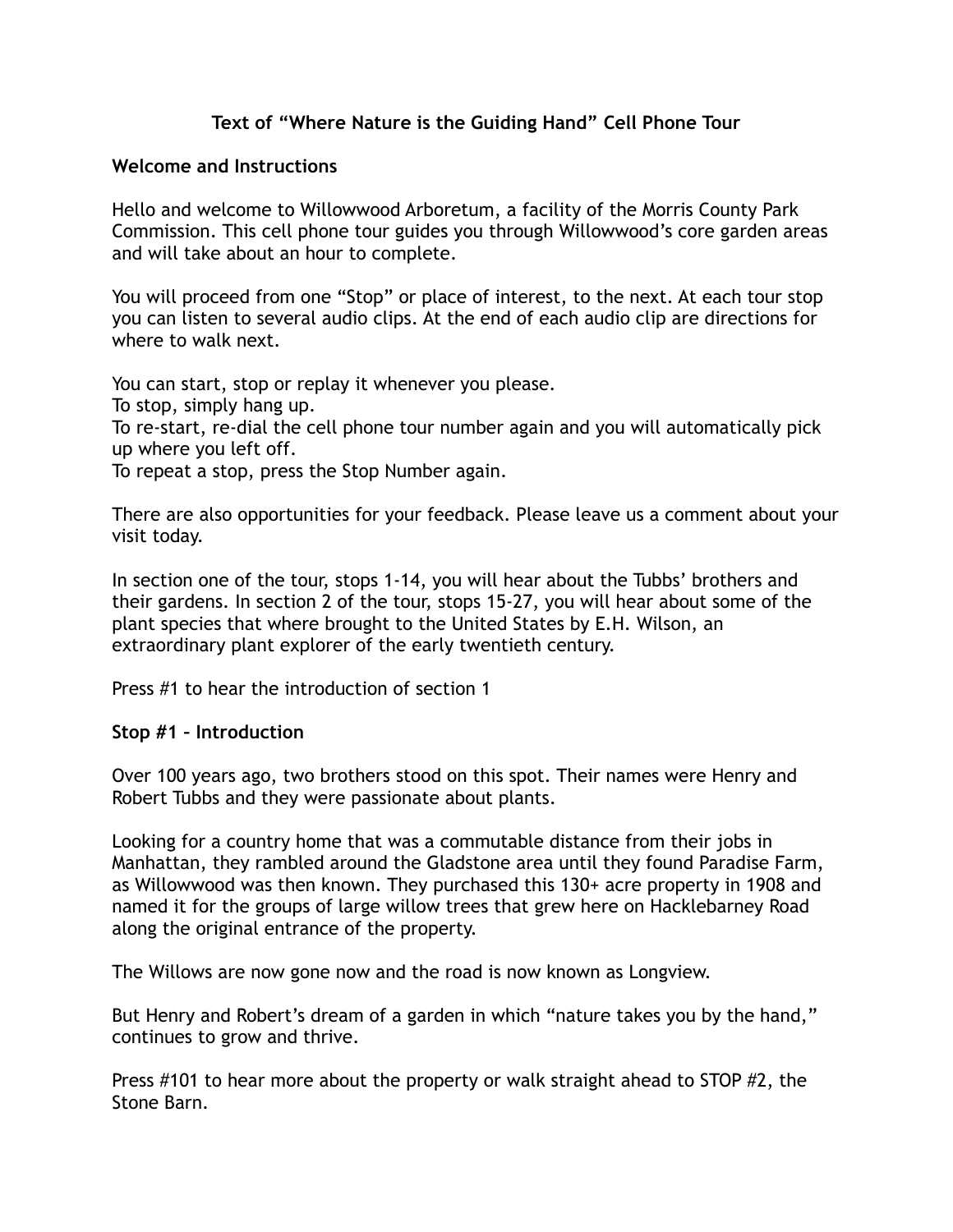## **Stop #101 – Context**

Every garden must be viewed within its physical and historic context. Willowwood is at the crossroads of 2 counties – Morris and Somerset, and of 2 geologic regions – the Highlands and the Piedmont. When the Tubbs brothers purchased this property, much of it was under cultivation or in pasture.

Through their plant collection and curation, the landscape was transformed into an intimate composite of pleasant woodlands, meadows, and gardens.

Henry Tubbs often counseled visitors to "Study nature's way. Study the plants which grow naturally in your own countryside. Make notes at all seasons of the trees, shrubs, and other plants whose characteristics you particularly admire." Once when a visitor inquired as to the identity of WW's landscape architect, Henry Tubbs replied, "Nature, I'm only the Head Gardener."

Take the left fork in the road and walk straight ahead to STOP #2 the Stone Barn

#### **Stop #2 Stone Barn**

Part of Willowwood's great charm is the marrying of its many structures to the gardens and landscape. Materials used throughout the property were carefully chosen. The Stone Barn, raised in the early 1800s, is constructed of locally mined Puddingstone. Puddingstone is a conglomerate of round pebbles whose colors contrast sharply with the finer grained, often sandy matrix or cement surrounding them. Here in Northern NJ it is formed of Paleozoic sandstone and quartz conglomerate.

Press #201 to hear about featured plants in this area.

Press #202 to hear about the man for whom this structure is named, or walk directly ahead to Stop #3 - the Red Barn

### **Stop # 201 Japanese Umbrella Pine - Sciadopitys verticillata**

Imagine being the only surviving member of your family. Such is the fate of the Japanese Umbrella Pine or *Sciadopitys verticillata*, growing at the right corner of the Stone Barn.

The sole member of the genus Sciadopitys, this tree is a living fossil. One of a number of primitive trees here at WW, paleo-botanists have found evidence of its existence as far back as 230 million years ago.

The Baltic Amber in which many extinct insects have been preserved in, is from the sap from the Japanese Umbrella Pine.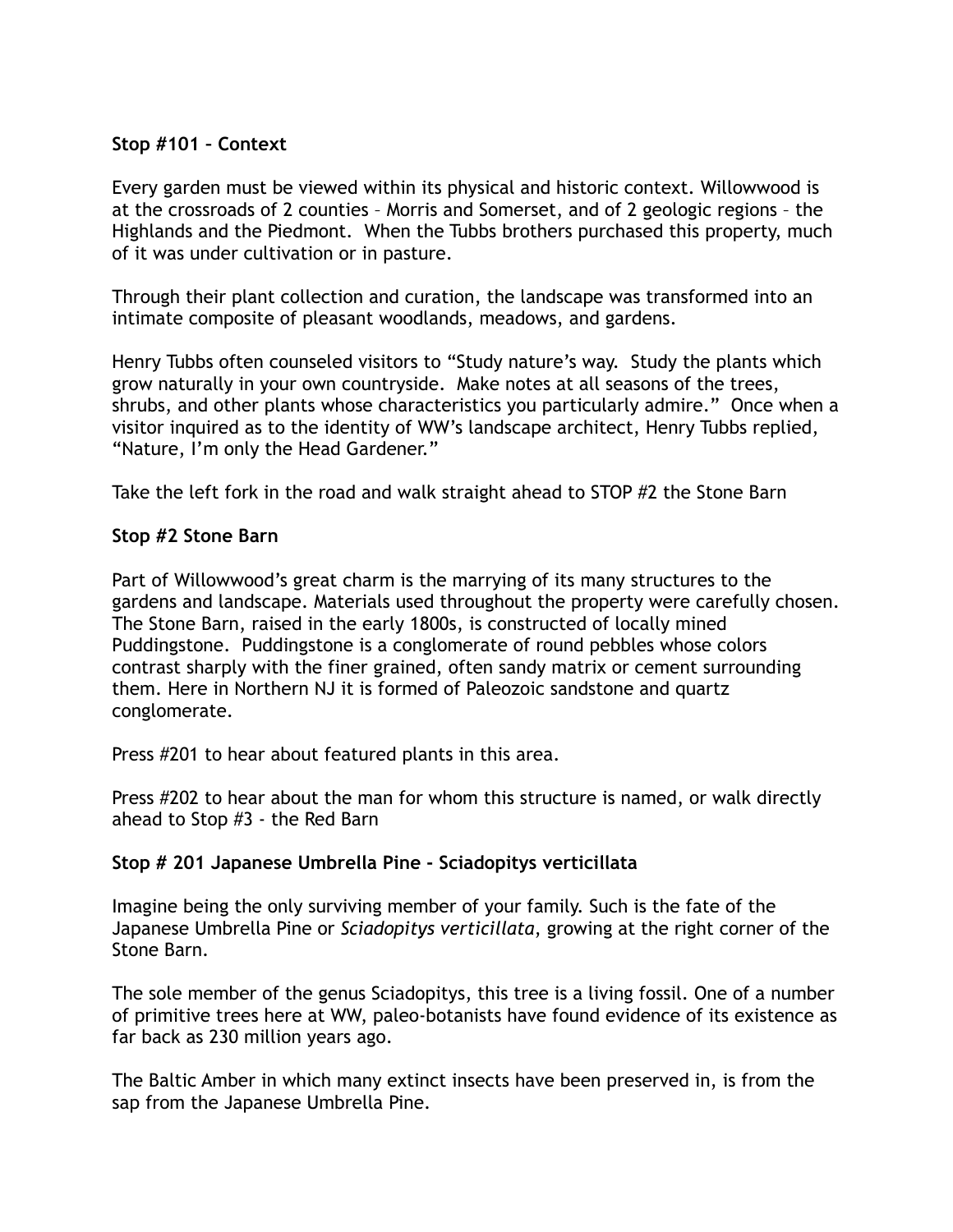Press #202 to hear about Russell Myers or walk straight ahead to the Red Barn

## **Stop #202 - Russell Myers**

In 1956, Mr. Russell Myers was appointed as the first Secretary- Director of the Morris County Park Commission, a term he served for more than a quarter of a century. His dynamic leadership established the Morris County Park System as the largest county park system in the State of New Jersey and one of the finest in the nation.

In 1960, he and Dr. Benjamin Blackburn established the Willowwood Foundation to protect this horticultural treasure. He then served as the President of that foundation and as a Trustee of the Tubbs Estate. A graduate of Rutgers University and then the Graduate School of Design at Harvard University, Russell Myers was an outstanding leader in the field of conservation. Under his stewardship, Willowwood became one of New Jersey's greatest horticultural treasures.

For information about renting the Stone Barn for your private or corporate event, contact the Morris County Park Commission at 973- 326-7619.

Walk straight ahead to Stop #3, the Red Barn

## **Stop #3 - Red Barn**

This barn was used by the entire Tubbs family, first for carriages, and later for automobiles.

Having visited the property, the Tubbs brothers' parents, Benjamin and Carrie Ladd Tubbs, fell equally in love with both the setting and the Tubbs brother's dream.

They moved in that first spring along with the boys' sister, Claire, and remained at WW for the rest of their lives. It is likely this barn housed many of their garden tools and today, the barn is still used for storing horticultural tools and supplies.

Press #301 to learn about featured plants in this area or proceed down the curved path to stop #4, the Tubbs Residence

### **Stop #301**

At the back right corner of the barn grows *Trochodendron aralioides*, whose common name, "wheel tree", is derived from its single main trunk on which are carried a whorl of horizontal branches, somewhat like the spokes of a wheel. Planted as single specimen, its distinctive growth habit is eye-catching. This tree grows well in open woodland settings. In June to see its distinctive chartreuse flowers are borne in a way that also resembles a wheel. The fields to the left of the Red Barn are home to Willowwood's impressive Lilac Collection.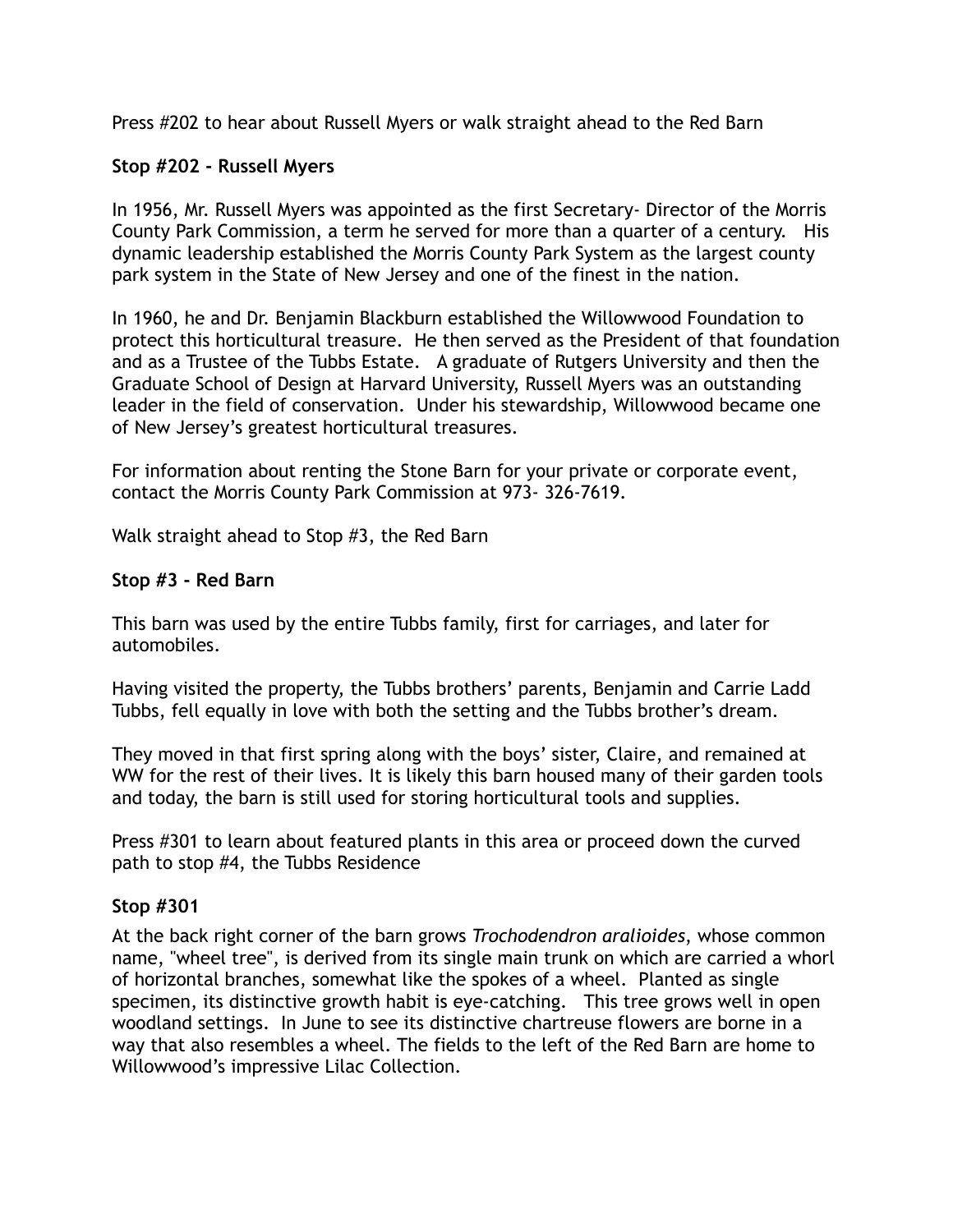The first lilac planted at WW was *Syringa vulgaris* 'Alba,' brought here from the Tubbs family home in Kingston, PA. Now, 61 lilac cultivars flourish on the Arboretum's grounds. The low knoll rising up from the sweeping meadows, which was the farm a century ago, offers the good air movement and soil drainage in which Lilacs thrive. Many of the plants in the collection were gifts from friends or crown offshoots from selected plants in other garden's collections. Some, like the distinctive Peking Tree Lilac, with its shredding and curling bark, have been raised from seeds. Visit in late-April to early June to enjoy their scent. The Willowwood Foundation sponsors a Mother's Day event which includes guided tours of the Lilac collection.

Proceed down the curved path to stop #4, the Tubbs Residence

## **Stop #4 - Tubbs Residence**

Originally built in 1783 the Tubbs residence has undergone many alterations. When purchased by the Tubbs brothers in 1908, there was a front porch running along part of the front of the house. The brothers enclosed the porch, adding multiple windows to create a good space for growing indoor plants. They added a kitchen wing and a second floor bedroom for servants, along with front and back dormers to the third floor.

Standing at the front door one's eye goes immediately to the beautiful wrought iron gate of the Cottage Garden and onwards to the hillside and a group of trees noted for their seasonal color. With the rear door open, the eye is drawn down the center hall, out the porch, to Pan's garden. With this view, the house is thus integrated into the landscape.

Today, the house serves several functions. The third floor is a staff residence. On the second floor there is a library and offices for Park Commission staff and the WW Foundation. The first floor has been preserved as it was when the Tubbs family resided here and features an Entry Hall, Dining Room, Parlor, and Book Room. The interior of the house is open to the public at special events. Check the WW Foundation's website for further information.

Press #401 to learn about featured plants in this area or move to the Conservatory on the left side of the house

### **Stop #401 -** *Quercus Rubra* **- Red Oak**

The Red Oaks here were planted in 2011 and replaced Horse Chestnuts. Red Oak, or *Quercus Rubra,* is a structurally sound and durable tree and therefore was a very good choice for plantings so near a residence. The Red Oak is New Jersey's state tree. Oaks are valued for supporting many kinds of wildlife.

Now, walk to the left side of the house to see Stop #5 - the Conservatory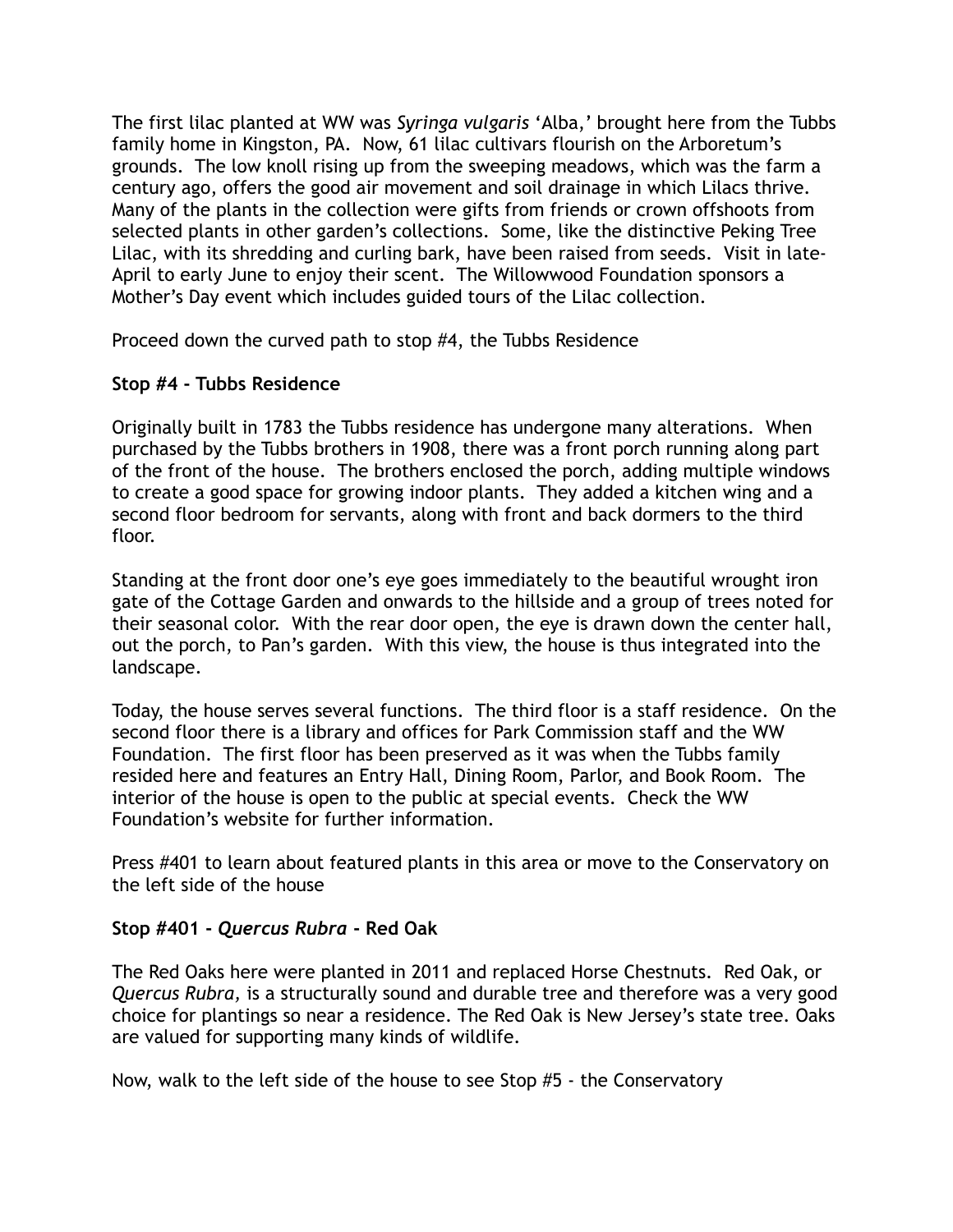### **Stop #5 – Conservatory**

This Lord and Burnham conservatory was installed by the Tubbs brothers in the 1930's. The Lord and Burnham Company was a noted greenhouse manufacturer and builder of major public conservatories in the United States until its demise in 1988. Peek thru the windows. Can you see the decorative tiles adorning the wall? These were made by Henry Chapman Mercer at the Moravian Pottery and Tile Works in Doylestown, PA. Mercer was an archeologist, architect, collector, tile maker, noted proponent of the Arts and Crafts Movement, and a friend of the Tubbs brothers. You will see more of his tiles as you tour the gardens.

Press #501 to learn about featured plants in this area or Take the gravel path past the Conservatory and take a left up the hill to the Rosarie.

## **Stop #501 - Conservatory Plants**

An eclectic mix of subtropical plants grows in the conservatory - succulents, vines and flowering houseplants. From January to March, you can see a lemon tree among the plants. Ernest Henry Wilson was a famous Victorian British plant explorer. While in China on a plant collecting expedition, he broke his leg and recuperated in the home of a Chinese friend. A type of dwarf Lemon tree, especially well-suited to life in a container grew there. Wilson made some cuttings from those trees and brought them back to America. This tree is a descendant of those cuttings. In summer, it lives under the Oaks. You can hear more about EH Wilson in the second section of this tour.

Take the gravel path past the Conservatory and take a left up the hill to the Rosarie.

### **Stop # 6 - Rosarie**

The Rosarie is not a traditional rose garden, although a number of roses do grow here. Mediterranean plants are featured, including citrus, fig, olive, oleander, agave, yucca, palms and rosemary arranged in large groupings. This Mediterranean style garden was created by Dr. Benjamin Blackburn in the 60's and 70's and features plants with "hot" flower colors and bold foliage. Its design was reminiscent of gardens seen on a trip that he and Henry Tubbs took to southern Europe. A rustic wooden fence encloses the garden. A wisteria arbor and bench provide a quiet place to pause and reflect. The large ceramic jar has been converted into a fountain and serves as a focal point within the garden. A whimsical "door to nowhere" provides a sense of intrigue.

Press #601 to learn more about Dr. Benjamin Blackburn or re-trace your steps to the rear of the Tubbs residence and stand on the covered porch to faced Stop #7 – Pan's Garden.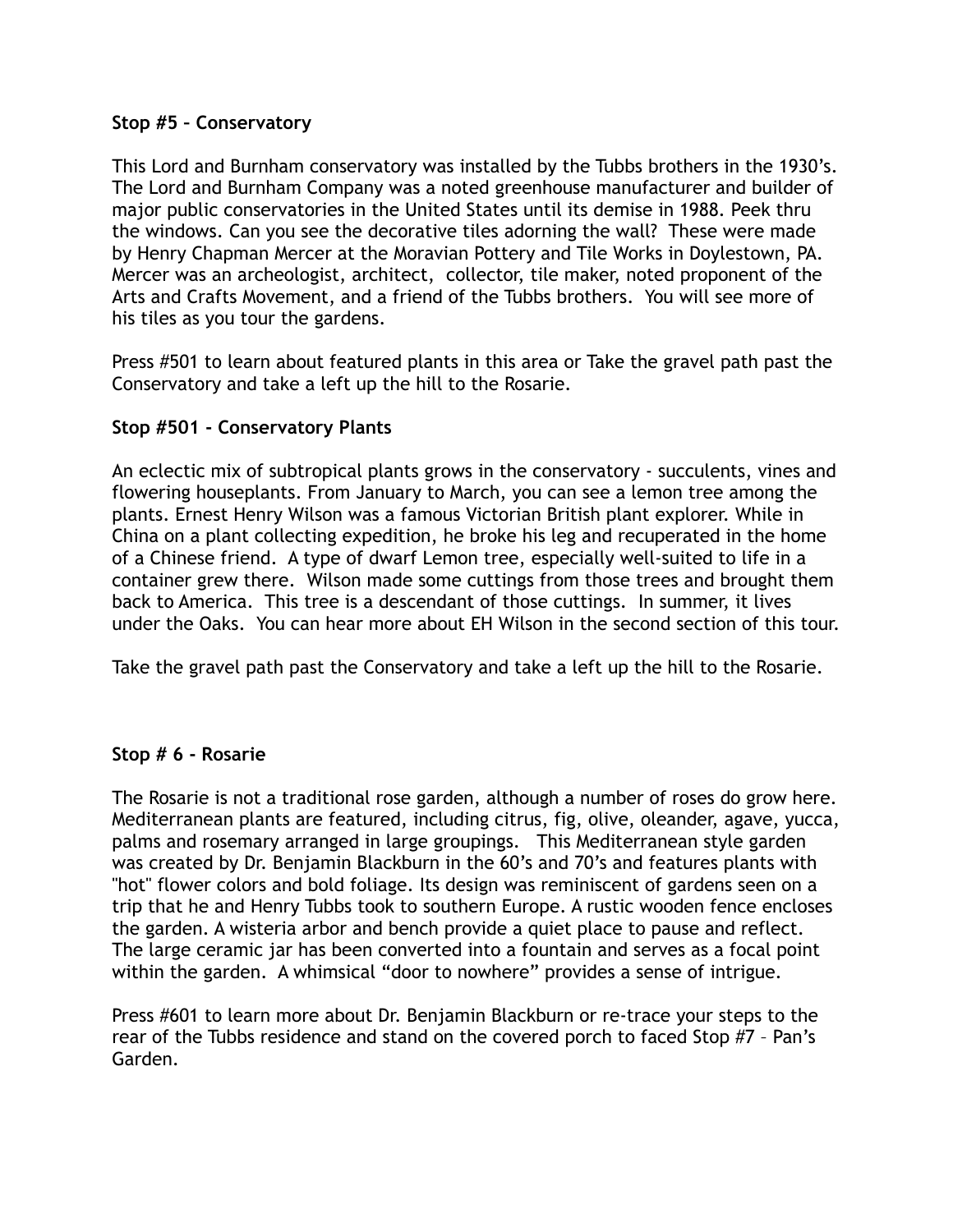### **Stop #601 - Dr. Benjamin Blackburn**

Sometime around 1935, the Tubbs brothers made the acquaintance of Benjamin Blackburn. Blackburn had recently graduated from Cornell University where he studied Landscape Gardening. In 1936, Rutgers University hired him as an Extension Specialist and appointed him to the faculty of the College of Agriculture where he eventually earned his Doctorate Degree.

In his role as Extension Agent, Blackburn lectured at garden clubs, judged flower shows and was a frequent guest on the WOR Garden Radio Club. Dr. Blackburn became good friends with both brothers and shared their enthusiasm and passion for Willowwood.

In 1946, after serving in the armed forces during WWII, he came to live at Willowwood. Robert Tubbs died in 1942, but Henry's interest in making Willowwood a public arboretum persisted. Dr. Blackburn played a major role in the continuing development of Willowwood, finally becoming executor of the estate upon Henry's death in 1958.

Thru the Tubbs Trust, the property exchanged hands several times, until in 1980, its title was transferred to the Morris County Park Commission. Dr. Blackburn continued to live at Willowwood, working to improve its collections and design. In 1986, the Garden Club of America presented Blackburn its Medal of Honor for his distinguished service to botany and horticulture. The following year he died quietly here at Willowwood.

Re-trace your steps to the rear of the Tubbs residence and stand on the covered porch for Stop #7 Pan's Garden

### **Stop # 7 - Pans Garden**

Built around 1915, Pan's Garden was WW's first pleasure garden. Originally designed so that the inner plantings of perennials and annuals would be interwoven like a Persian rug, Pan's garden has undergone a number of renovations over the years. One design element that has endured is that of a forced perspective. This garden device helps to elongate the view to the statue of Pan, the Greek god of the wild. This was achieved by keeping the flower borders and green path narrower at Pan's end than at the house end and keeping the boxwood taller near the porch than those at Pan's end of the garden.

Press #701 to hear about the most recent renovation or walk under the arbor, take the steps down and turn right to Stop #8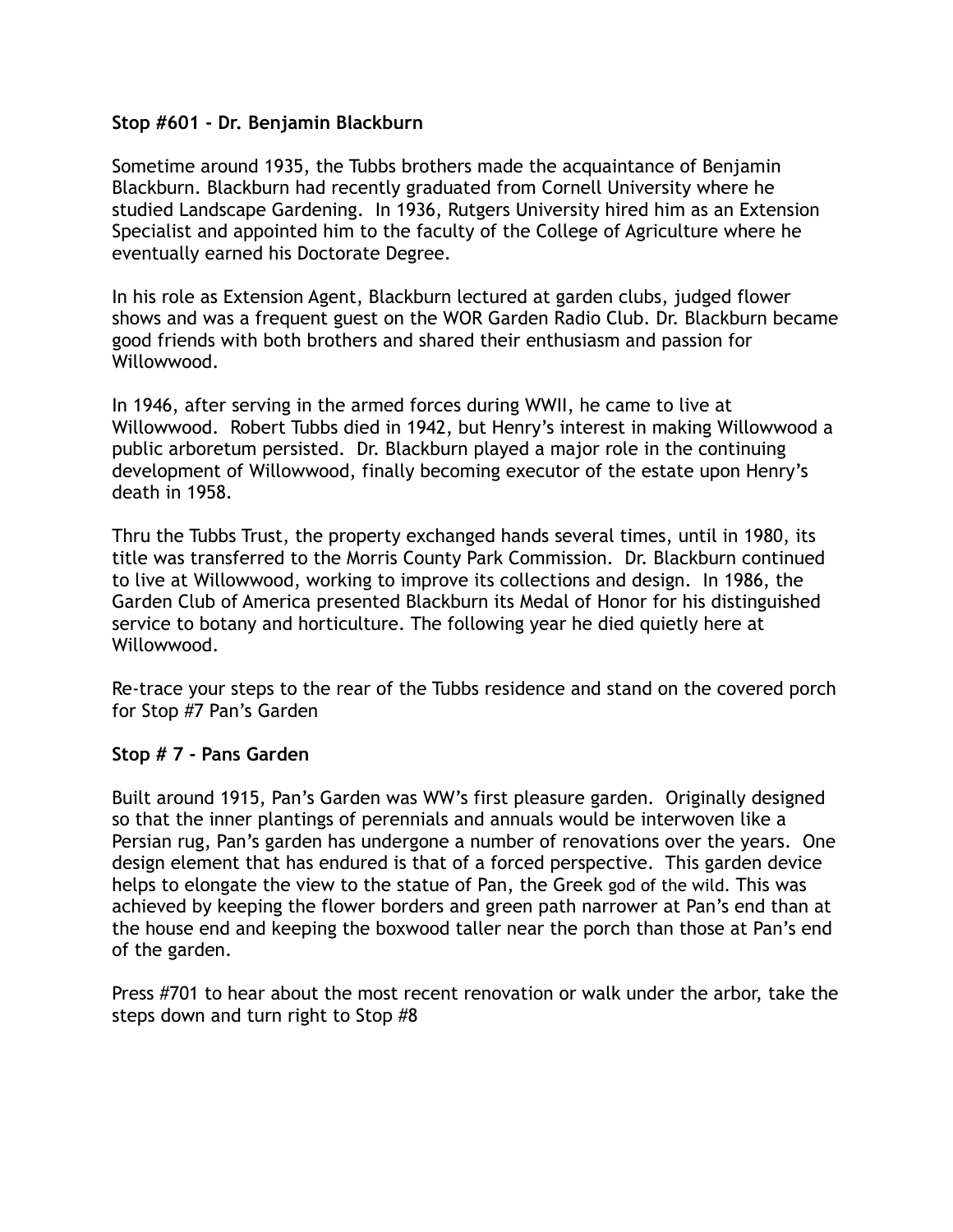### **Stop #701 – Pan's Garden Renovations**

Pan's Garden underwent a renovation in 2001 to improve drainage and also redesign the plantings. Critical plants were bare rooted, washed, and saved. Over the summer, grit was spread and rototilled into the beds, improving the heavy clay soil. The bluestone edging was lifted to grade, aligned, and reset to emphasize the forced perspective. The new garden theme here is "tapestry in white." As the garden has grown shadier over the years from the surrounding tree canopy, white flowers such as *Phlox paniculata* 'Davidii", and Astilbe "Deutschland' pop against the greenery.

Walk under the arbor, take the steps down and turn right to Stop #8

### **Stop # 8- Wood Walk**

The naturalistic streamside path known as Wood Walk creates a unique contrast to both the open meadows and cultivated gardens at Willowwood. This area is characterized by enclosure, texture, dappled shade, the sound of water and richly layered plants. Dr. Blackburn's love of and familiarity with Asian plants, honed while stationed in Japan during WW II, is especially evident here. The hard scaping as well reflects the Japanese theme, from the bow bridge, constructed with local stone in the Do-Bashi style, to the stone lanterns, which were gifts from friends.

Press #81 to learn more about featured plants in this area or continue walking past the stone Pagoda towards the house to Stop #9 – the Cypress Pool.

### **Stop #81 Featured Plants of Woodwalk**

The Rodgersia growing here is actually from a cutting Dr. Blackburn brought back from Japan. This bold perennial makes a statement with its lovely large foliage and attractive plumes of white flowers. In the wild, this plant grows along streams and pond margins.

In our gardens, this Asian native prefers moist, rich soil and full sun to part shade. Its leaves turn attractive shades of coppery-brown in the fall and their seed heads make for good winter interest.

Now, continue walking past the large stone pagoda to Stop #9 – the Cypress Pool

### **Stop #9 - Cypress Pool**

The Cypress Pool is a fine example of what a good selection of plants and time can create. Texture, shape, color, and water come together here to form a serene environment. The naturalistic and Asian-influenced theme of Wood Walk is continued here.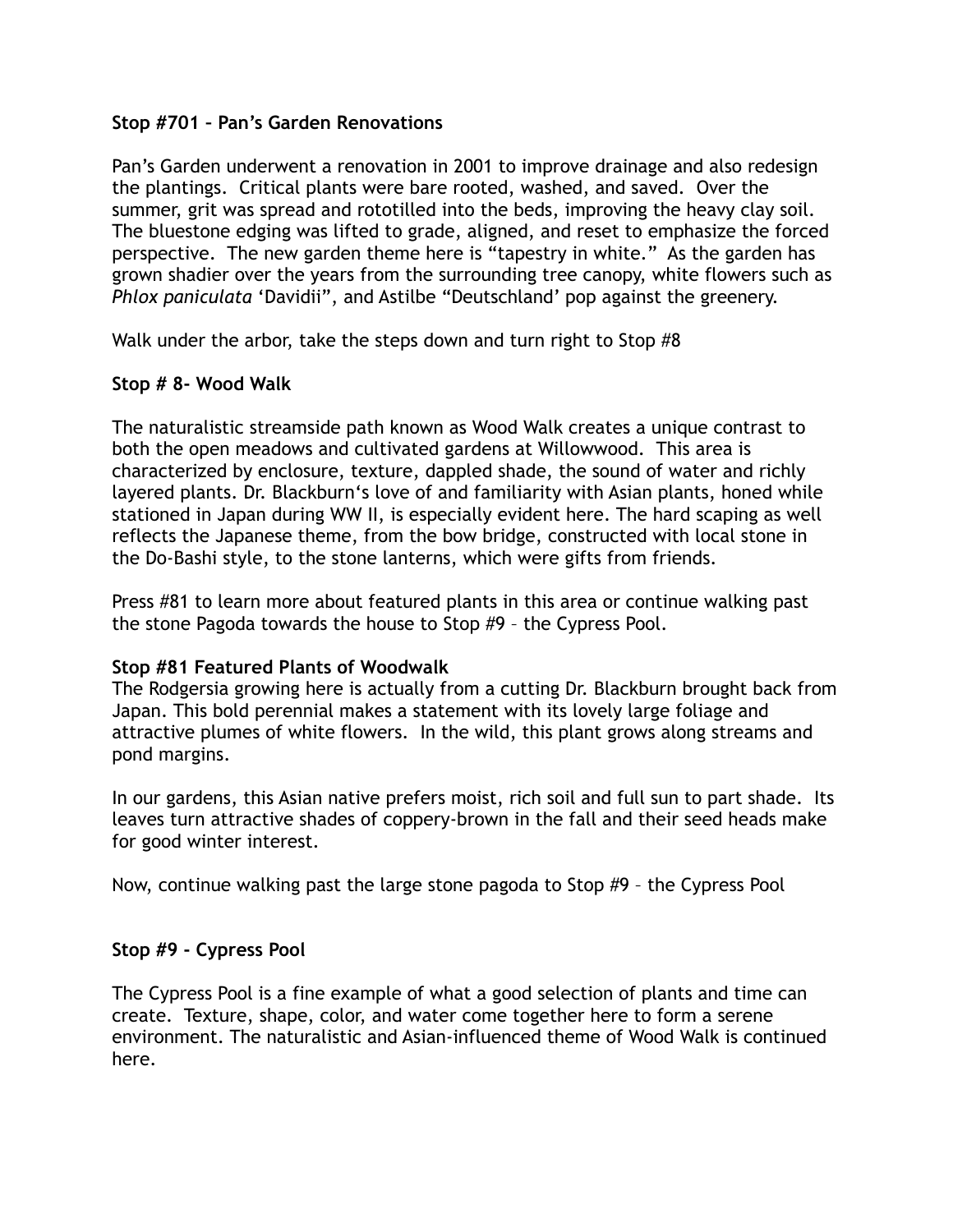The pool was constructed of puddingstone circa 1910 by Robert Tubbs to display lotus, but now shade has made lotus culture impossible. Restored in 1985, this area includes a granite signpost known as *michi shi rube* that was hand-carved in China.

Two Japanese maples live happily here - Ornatum, the Brocade Maple, and Waterfall. Both are mutations of *Acer palmatum*, the beautiful, small forest tree of Japan. Waterfall was a chance seedling found along the upper brook by Robert Tubbs in the 1930s. You can purchase *Acer palmatum* 'Waterfall" at plant nurseries specializing in Japanese Maples. This tree is a great choice for New Jersey gardens and was designated as a Gold Medal Plant by the Pennsylvania Horticultural Society in 1999.

Press 901 to learn about featured plants in this area or continue walking straight until you reach the paved road to stop #10 Dawn Redwood.

### **Stop #901**

If you are visiting in the summer, you cannot miss the very large-leaved petasites, commonly known as butterbur. In the days before refrigerators, its leaves, with their downy undersides, were used to wrap butter. The leaves are still used today as impromptu sunshades or umbrellas; and the name of the [genus](http://www.arkive.org/butterbur/petasites-hybridus/#glossary) *Perasites* is derived from the Greek word *petasos*, a type of hat with a wide brim. Place this plant carefully as it can be an aggressive grower and difficult to eradicate. Spreading can be controlled by planting in a metal or plastic bucket and burying it. Continue walking straight until you reach the paved road to stop #10 Dawn Redwood.

## **Stop #10 – Dawn Redwood - Metasequoia glyptostroboides**

The Dawn Redwood or *Metasequoia glyptostroboides* is a unique, deciduous conifer that is easily grown in NJ. The largest of its kind in the state, this 100' high "Champion" tree is noteworthy for more than its size alone.

In 1950, Willowwood received a special gift of three 8" pots containing Dawn Redwoods grown from seeds collected on an Arnold Arboretum plant-collecting expedition to China just a few years before. At that time, Metasequoia were thought extinct and were known to science only thru plant fossil records.

Dr. Blackburn called this stately tree the "most exciting introduction of the generation," and nursed the seedlings in a cold frame until they were ready to plant.

Press #110 to learn about the Stone Cottage just to the left or walk thru the ornate metalwork fence to the end of the Cottage Garden and turn right to Stop #12 The Helen Gardiner Propagation Unit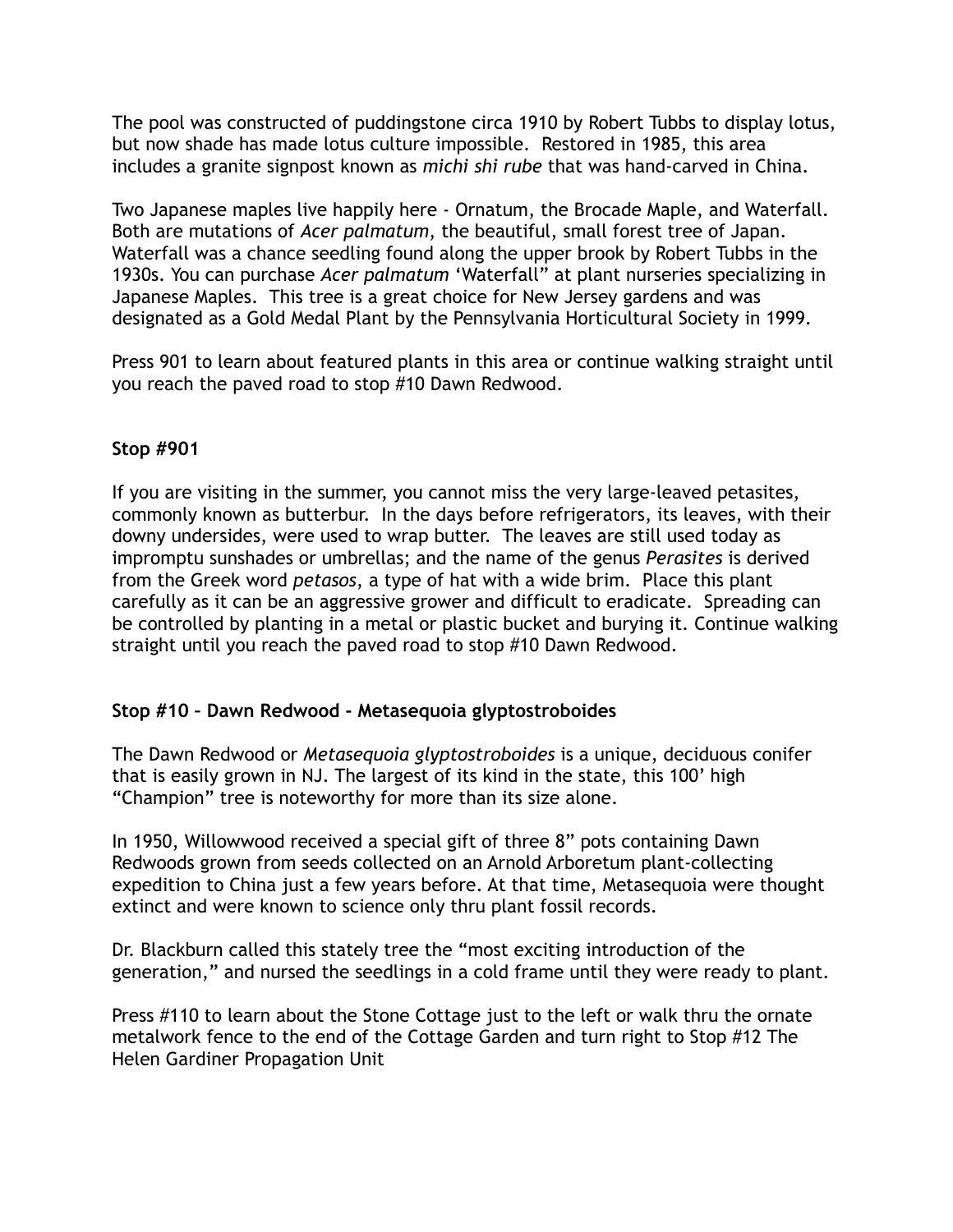### **Stop #110 - Stone Cottage**

It is thought that the Stone Cottage was constructed in about 1823 by Frederick Hunnell, the owner of this property known at that time as Paradise Farm. It may have been used as living quarters for farm laborers since a large peach orchard was established here. Constructed out of the same locally mined Puddingstone as the Stone Barn, the Stone Cottage's architectural elements are of the Greek Revival period including a symmetrical gable-end front façade and heavy flat arch lintels with large keystones over all the openings. Many renovations, both in the time prior to the Tubbs ownership and during it, have taken place. Most recently, in the 1960's when the porch was reconstructed to its present footprint. In 2005, a Preservation Plan was commissioned by the Park System.

The Stone Cottage remains an important part of the original farmstead and it is significant in that it contributes to the overall character of Willowwood.

Walk on along the paved path to the left and Stop #11 – the Cottage Garden

### **Stop # 11 - Cottage Garden**

Flowers and vegetables crowded each other for room when this area was started, as the Tubbs grew mostly vegetables here.

Today, the Cottage Garden is home to an informal assemblage of annuals, perennials, shrubs, small flowering trees and vegetables. Rectangular beds and tall boxwood emphasize the axis from the Tubbs residence front door, across the meadow to the hillside. Planted with various edging and flower favorites, many plants were trialed here before going to more permanent locations. An ancient pear tree stands sentry at the garden's center.

Press #111 to learn about the featured plants in this area or walk thru the ornate metalwork fence to the end of the Cottage Garden and turn right to Stop #12 The Helen Gardiner Propagation Unit.

## **Stop #111 - Featured plants of the Cottage Garden**

*Magnolia stellate* 'Royal Star' or Star Magnolia, growing here at the garden's entrance, is a native to Japan. This tree was planted in 1962 and has attained its maximum height. The flowering, which takes place in late March or early April, is worth a return visit. The color of its flowers will vary from year to year depending on the day and night temperatures prior to and during flowering. Magnolia stellata produces a reddish-green fruit in the fall. As it matures, the fruit opens to reveal crimson seeds.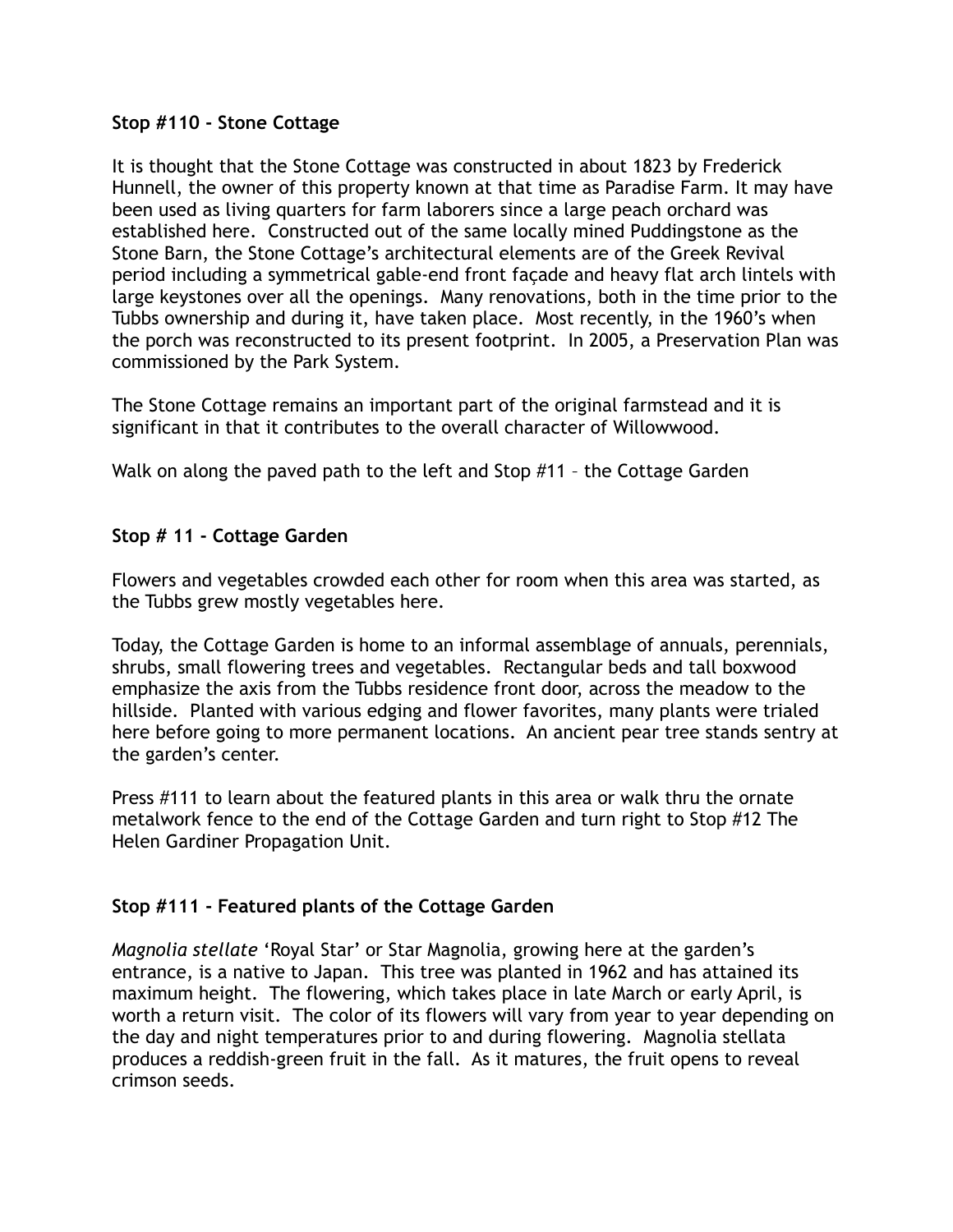Currently 69 magnolia cultivars flourish at Willowwood. The goal is to showcase the best magnolias for growing in north-central New Jersey.

Walk thru the ornate metalwork fence to the end of the Cottage Garden and turn right to Stop #12 The Helen Gardiner Propagation Unit.

# **Stop #12 - Helen Gardiner Propagation Unit**

In this small propagation unit, more than 8000 seedlings are raised each year. In addition to propagating plants, the Morris County Park Commission staff participate in the Index Seminum, a seed exchange program run by international plant societies and botanic gardens. Through this program, Willowwood distributes exotic and wildcollected New Jersey native plants to institutions throughout the world. The program enables the Park Commission to broaden its sources for plants of known wild origin to augment its existing collection and is a source for obtain rare and interesting plants for display purposes.

To your left is the Shingle Barn, Stop #13.

# **Stop #13 - Shingle Barn / Cedar Arbor**

Re-shingled in 2008 for Willowwood's centennial celebration, the barn sports a distinctive weathervane. Tools and supplies are stored here and Restrooms are located at the Barn's rear.

Growing in and out of the cedar arbor is *Wisteria floribunda* or Japanese Wisteria. Admired for its hardiness, vigor, and longevity, Wisteria blooms in early May. Wisteria grows vigorously, so be prepared to keep it in the space allotted by pruning, which also promotes flowering. Notable wisteria may also be found on the arbor in the Rosarie, Cottage Garden, and Pan's Garden.

To the right of the shingle barn is, a small bench, and Stop #14- Conclusion of section 1 of the tour.

## **Stop #14 – Conclusion**

You have come to the end of section 1 of "Where Nature is the Guiding Hand." We hope you have enjoyed this part of the tour. As you sit on this weathered bench, please consider these words of former Director of the Morris County Park Commission, Quentin Schleider.

"There has always been a profound understanding at Willowwood that nature is dynamic…. and so there is a constant metamorphosis of this landscape. Just as many works of art benefit from their patina, so too the landscapes here have matured, growing more beautiful with the passing years. Willowwood is a